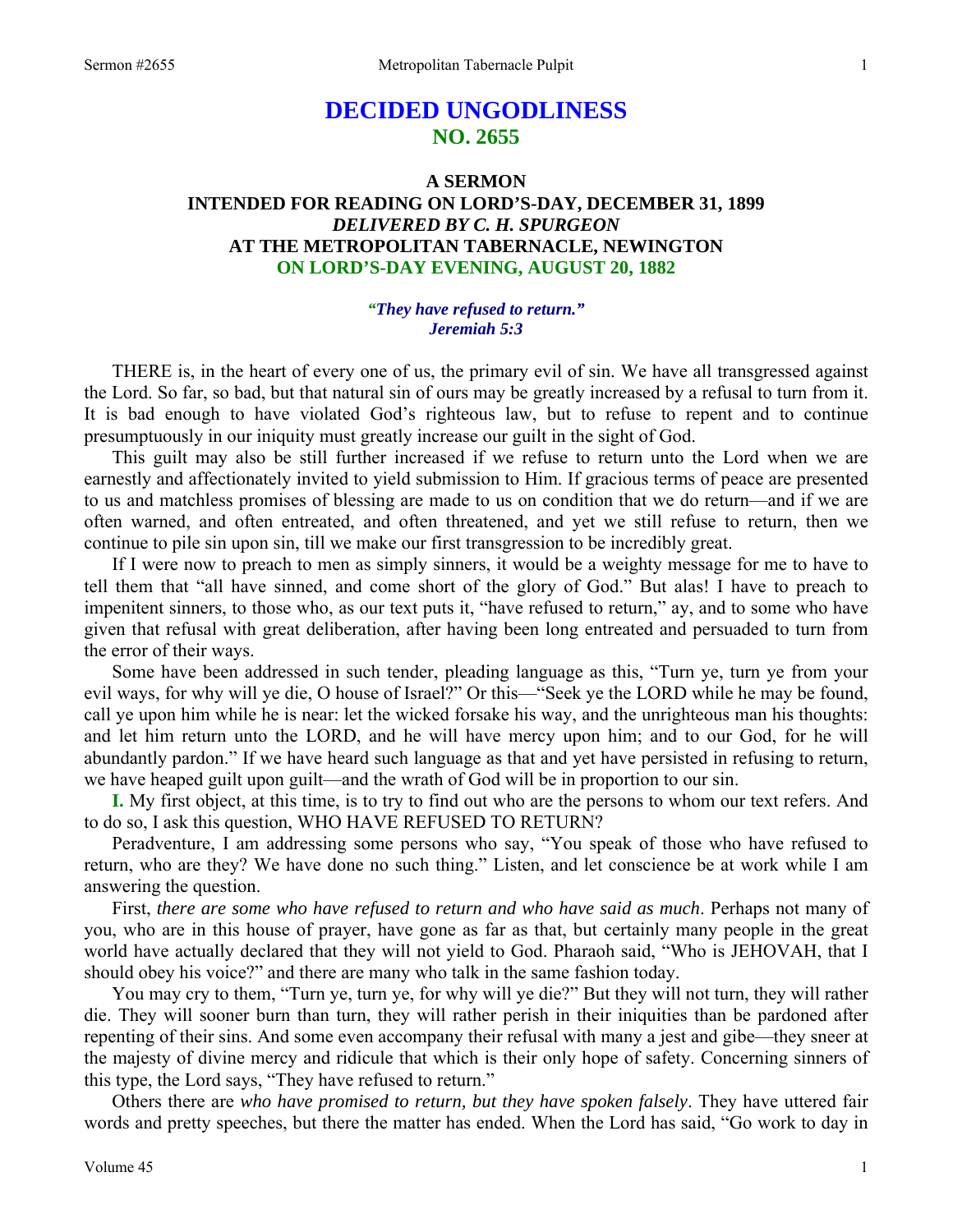my vineyard," they have promptly answered, "Yes, we will go," but they have not gone. In a very emphatic sense, "they have refused to return," because they have promised to do so and then have not done it.

 He who says, "I will repent," and then does not turn from his evil ways, is certainly no better than the man who said that he would not repent. As a matter of fact, he is even worse, for there is an honesty of outspokenness about the other man who says, "I will not," while there is the falseness of gross hypocrisy in the one who says, "I go, sir," but who does not go. I fear I have a large number of this order of persons in my congregation—they have never flatly refused the Gospel invitation, as some have openly done, yet they have practically refused it.

 There is many a man who has said to the preacher, by his actions if not in words, what Felix said to Paul, "Go thy way for this time; when I have a convenient season, I will call for thee." But the convenient season has not arrived yet, and in all probability it never will, for they have no more idea of receiving the Gospel message today then they had ten years ago. With all their friendly appearance and flattering words, they must be put down among those who "have refused to return." I am sure that when I say this, I do but speak the words of truth and justice.

There are some others who "have refused to return" and who have tried to palliate their offense, and quiet their conscience by *offering something else to God instead of really returning to Him*. They will not turn from sin, but they will "take the sacrament," as they call the ordinance of the Lord's supper. They will not leave their lusts, but they will go to a place of worship. They will not cease from their wicked ways, but they will go on giving to various charities. They will not leave off lying, or committing other offenses against God, but they will assume a pious appearance, they will sing a hymn, they will spend half an hour in reading the Scriptures and a form of prayer, though such an occupation is a great burden to them—but all that is utterly useless.

 The Lord has said that He will have mercy, and not sacrifice. He desires us to turn from our wicked ways and to return to Him. And if we will not, any sacrifices that we may bring to Him will be but vain oblations, and God will put them away from Him as things that are abhorred and detestable in His sight.

 Solomon tells us of three things that are an abomination unto the Lord, "the sacrifice of the wicked," "the way of the wicked" and even "the thoughts of the wicked." We may do, or say, or give anything we like, but nothing will please God except our turning from our sin and trusting in the atoning sacrifice of His dear Son.

We may pray till our knees grow hard as iron and weep our eyes away till their sockets are empty, but we shall never obtain the great blessing of salvation while we link our arm with sin and go on delighting in iniquity. Alas! the Lord still has to say of many who make some sort of profession of being religious, "they have refused to return."

 They are willing to do almost anything except that. They will repeat the creed, be confirmed, "take the sacrament," go to chapel, go to church, go anywhere you like, but they will not leave their sin—they will not turn from their evil way. They will be content to put upon themselves all manner of external religiousness, but they will not be cleansed from their iniquity.

 There are others who, practically, "have refused to return," because *they have only returned in part*. They have given up some forms of sin, but their heart is not right in the sight of God. Yet a man cannot truly turn in part—he must turn altogether, or not at all. If I am walking along a certain road, I cannot send one of my legs backward and the other one forward. And in like manner, I cannot send half my soul in one direction and the other half another way, though a great many try to do so.

 They will give up the grosser sins to which they have been accustomed, but the smaller sins, the more respectable sort of sins, these they will keep on committing. Yet God is not pleased by their changing the form of their guilt. You say that you do not worship Baal, but if you bow down to Ashtaroth, or any other false god, you are an idolater. And if there be any sin to which you cling, you are a sinner in God's sight.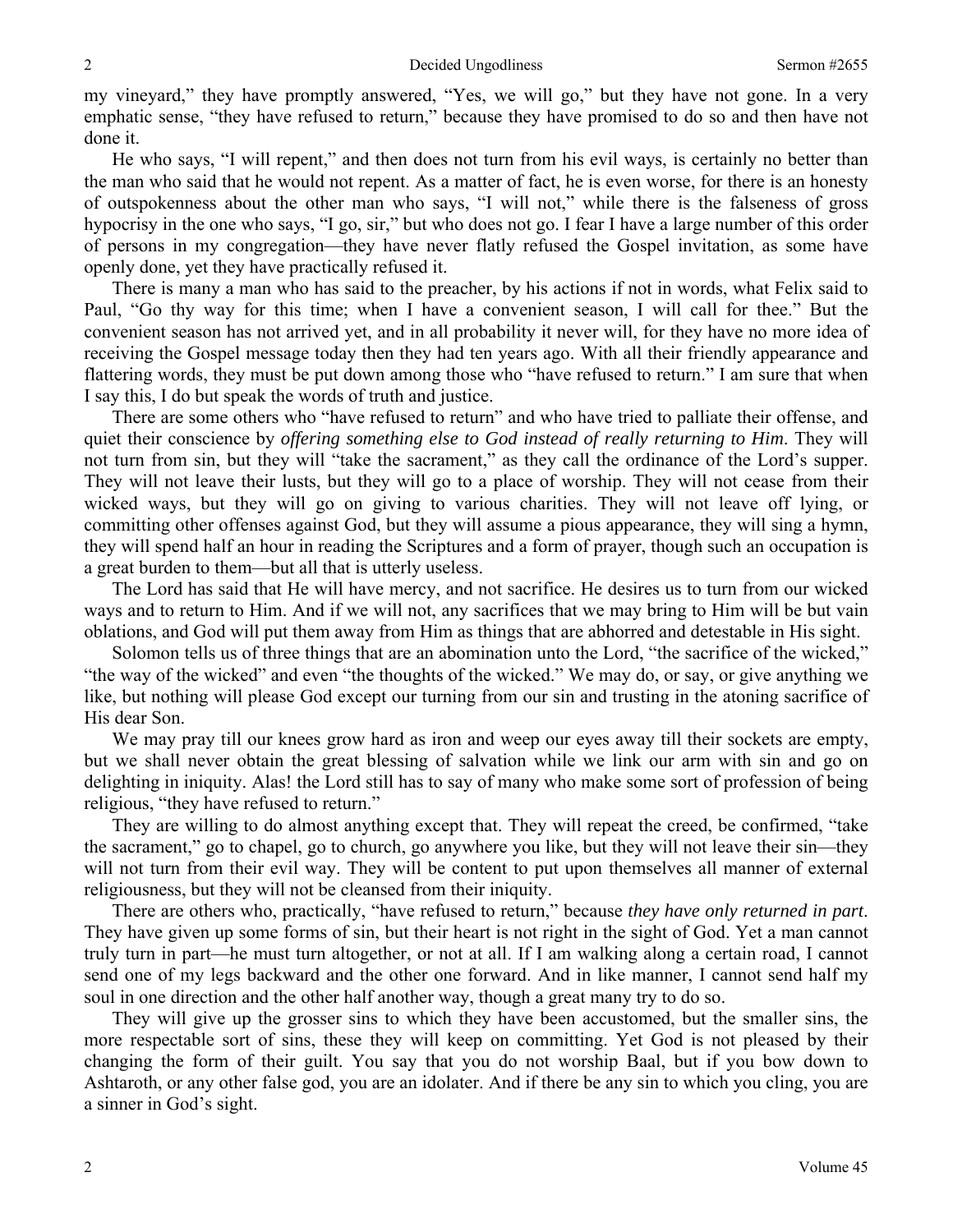You read, sometimes, a dreadful story of a man being entangled in machinery. Perhaps it was only one cog of a wheel that caught a corner of his coat, but it gradually drew him in between the works and rent him limb from limb till he was utterly destroyed. Oh, if that piece of cloth could have but given way so that man's life might have been spared!

 But it did not and though he was only held by the tiniest part of his garment, yet that was sufficient to drag him in where the death-dealing wheels revolved. And it is just so with sin—you cannot get in between the wheels of iniquity and say, "I shall go just so far, but no farther." No, if you once get in there, you will be ground to pieces as certainly as you are now alive! There is no way of escape but to turn yourself right away from the evil thing that God hates. There must be no union between our heart and that which God abhors, but we must have a clean bill of divorcement separating us once for all from the love of sin.

 "Well," says one, "I have given up strong drink, I am no longer a drunkard." That is well, but you may go to hell as a sober man. "I have given up Sabbath-breaking," says another. I am very glad to hear it, my friend, but you may perish by dishonesty. "Oh, but I am no thief. I am as honest as the day." Yes, that may be true, and yet you may perish through pride. "But I am not proud," you say. But you may go to perdition through your lust, or even through your self-righteousness—any one sin harbored and indulged in by the soul will be the means of your everlasting ruin.

 Any single poison may suffice to kill a man—he need not take fifty different drugs—one will be enough to destroy him. So, if there be but one sin that is loved, that one sin will be as deadly poison to the soul. And as long as you cling to even one sin, I lay this charge at your door, that you "have refused to return." God grant that you may not continue any longer in this fatal folly and guilt!

 I will only mention one more class of those who "have refused to return." It is *those who return to God only in appearance, yet not in heart*. What a very long way a man may go towards being a Christian and yet miss the mark! He may give up all outward sin, such as his fellow men condemn, and yet he may be lost.

 Very solemnly would I say to you, my friend, that you may even be a professed disciple of Christ, but so was Judas. You may preach—so did Judas. You may work miracles—so did Judas. And you may stay with Christ under much opposition and persecution—so did Judas. It was only at a certain point, when the glitter of the pieces of silver was too much for him, that he at last betrayed his Lord and Master.

 Many covetous persons are the most respectable people we know—yet covetousness is idolatry. They are not likely to give way to sinful lusts—that form of iniquity is too expensive for them. They are too mean even to spend anything on themselves. They are not generally the men who drink to excess and waste their substance in riotous living.

 Oh, no! they are in the shop from early morning till late at night. Look how they work in their shirtsleeves, doing all they can to make money, and perhaps doing it all honestly. But still, covetousness is the master-thought with them, and to be rich is the end and aim of their whole life. That is the one thing for which they are striving.

 If it be covetousness that remains in the soul, there may be great outward reformations even through that very covetousness, for one sin will often sweep away another. There are very many sins that are like sharks that swallow up other devouring monsters. A man may devote himself to some one evil in such a way that he denies himself all the rest—and yet that one will bore such a hole in the vessel of his life that the water will get in and sink it just as surely as if there had been a thousand augers doing their desperate work.

 So, you see, dear friends, that there are many, many persons who "have refused to return" to God. And in telling you about them, I have answered my first question.

**II.** Here is a second one. WHAT DOES THIS REFUSAL TO RETURN TO GOD UNVEIL?

 Well, I think that it shows, first, that there is, in the heart of such a person, *an intense love of sin*. The man not only sins, but he loves to sin and therefore he will not return to the Lord. The paths of sin are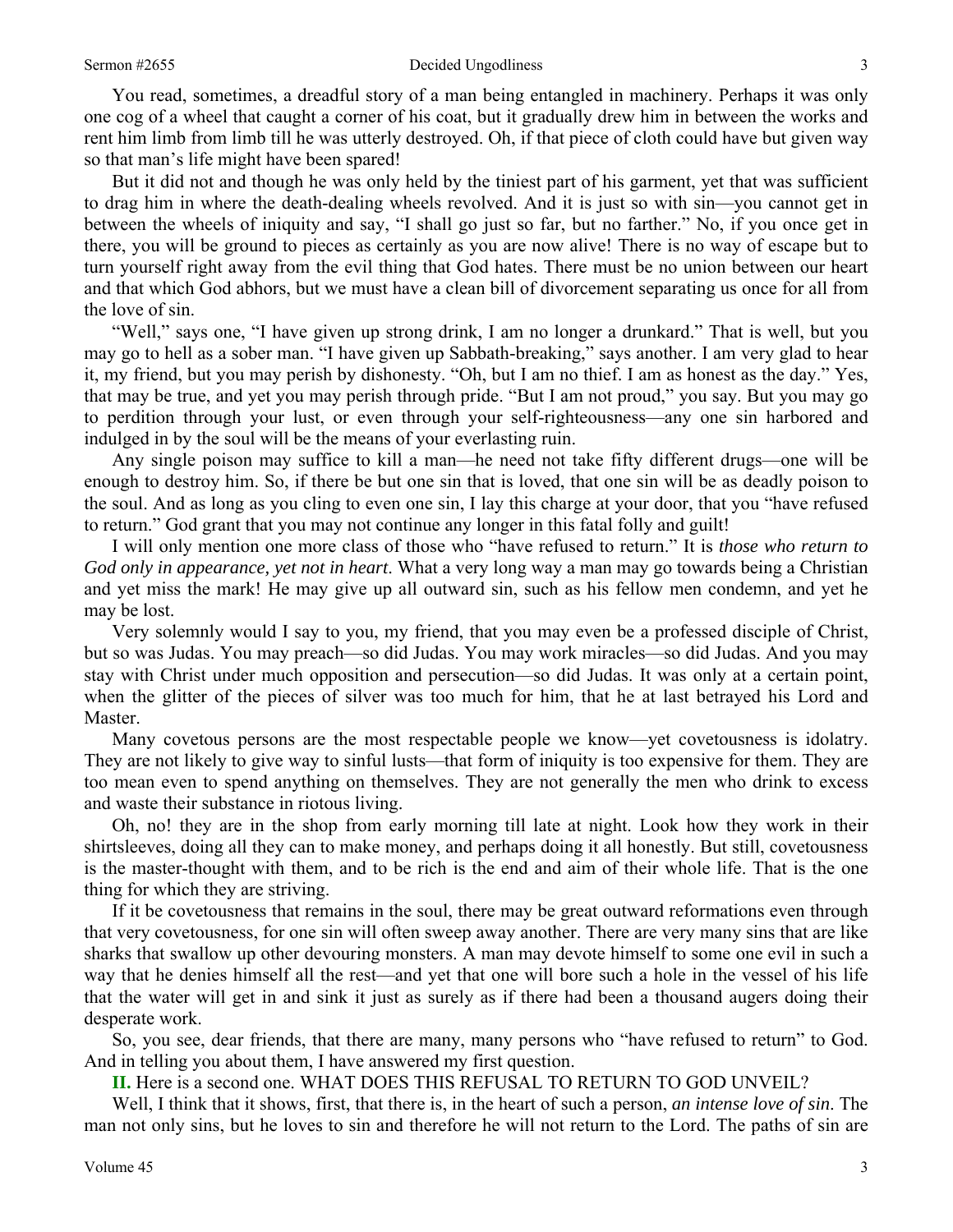pleasant to him so, if you cry to him, "Return, return, return," he heeds you not because he loves both the way and the wages of iniquity.

 This refusal to return also unveils *a great want of love to God*. The prodigal son did at last return home because, with all his failings and wickedness, he remembered his father and his father's house and there was some sort of love still lingering in his heart, so he said, "I will arise and go to my father." But many have no such love in their souls, and consequently, the word "Return" has no power over them. They love their sin, but they love not God, so "they have refused to return."

 In many people, there can be no doubt whatever that this refusal to return unveils *a disbelief in God*—perhaps not a disbelief in the existence of God so much as a denial of the evil of sin. These refusers of God's mercy say to themselves, "Sin is not half so bad as God makes it out to be, and it will not bring such consequences as He threatens."

When we read to them what the apostle says about those who "obey not the gospel of our Lord Jesus Christ, who shall be punished with everlasting destruction from the presence of the Lord, and from the glory of his power," they do not believe that such a sentence as that will ever be executed upon them, so they harden their faces like flints and go on in their sin—and absolutely refuse to return unto the Lord.

 Even when He tells them that unless they turn to Him, He will shut them out of heaven at last, they seem to fancy that it does not matter much. Heaven is no very wonderful and desirable place, after all, so they dream, and again they harden their hearts and continue in their evil ways.

 There is, in the heart of every unconverted man, a real atheism—he would be ashamed to be called an atheist, yet he acts like one, and he is one practically. He may not be such a fool as to say with his mouth, "There is no God," but in his heart he is all the while saying, "No God for me! I wish there were none. I would fain escape from the belief even in His existence."

 But oh, this is a dreadful thing, for a man to love sin and not to love God—and not even believe that God speaks the truth. Yet is there a worse evil still. This refusal to return is really *a despising of God.* It is as if a man said, "I will not submit to Him. I defy Him to do His worst! Let Him smite me if He can. I am not afraid of His hell and I do not need His heaven. I would sooner have the pleasures of sin for a season than dwell with God and behold the glory of Christ, to all eternity."

 Perhaps you think that I am putting the matter too strongly, but I am not. I am only speaking the truth and I wish to speak it in love to the souls of those of you who are refusing to return unto the Lord. You have not that reverence and fear of God which He deserves from you, else you would turn at His reproof and He would pour out His Spirit upon you.

 Yet once more, I am afraid that this refusal to return shows that there is, in your heart, *a secret resolve to continue in sin*. If you "have refused to return," and done so for years, I fear that you are fixed in your evil course and that your mind is made up to remain as you are. I would to God that you would think a little of what the end of such a life must be.

 As you read of the eternal doom of others, you may hear the Lord saying to you, "Except ye repent, ye shall all likewise perish." There is no way of salvation for a man who perseveres in the way of evil. Then, "Turn ye, turn ye, from your evil ways," for only by turning from sin, and unto God, can you find salvation. Yet, alas! many have resolved not to turn unto the Lord.

 There are some who regard their refusal to return *as a trifling matter*. They trifle with everything. Heaven and hell seem to them to be of no more worth than a boy's tennis racket and balls—their soul appears to be, at least in their estimation—the merest trifle. I verily believe that some people think more of their fingernails than they do of their souls, and there is many a man who spends more on the blacking of his boots than he does on the cleansing of his soul from sin.

 Thus are these all-important things despised by those who "have refused to return." They make mirth about those matters which have been upon God's heart from all eternity and whereas He has given His well-beloved Son to be the Savior of sinners, many sinners act as if salvation were not worth the having, or as if it were merely a thing to be talked about for a while and then to be forgotten forever. O sirs, surely, these are the mischiefs of the heart which the refusal to return manifestly sets before you!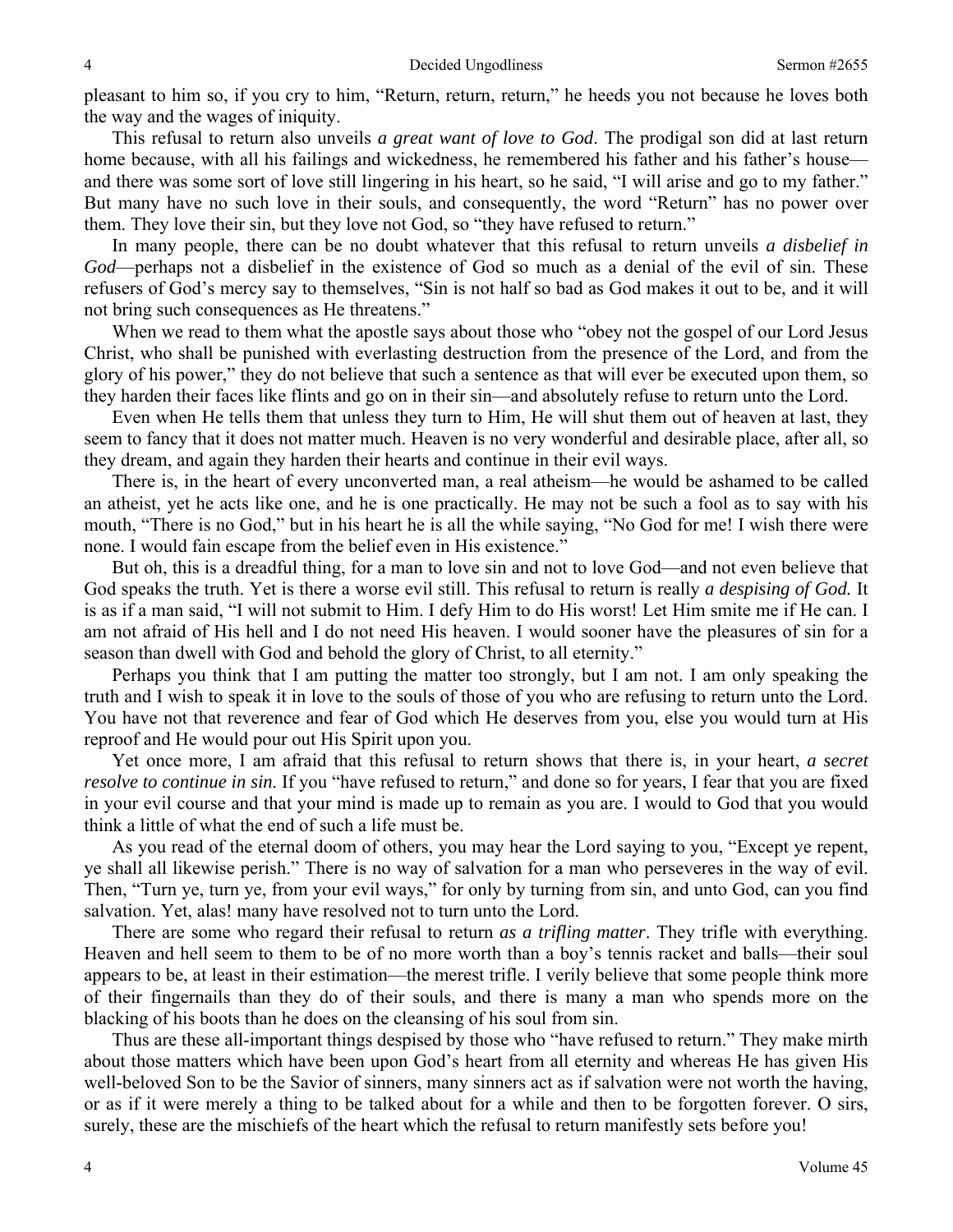Well, first, it is *when correction does not lead to repentance*. Let me read the sentences that precede our text—"Thou hast stricken them, but they have not grieved; thou hast consumed them, but they have refused to receive correction: they have made their faces harder than a rock; they have refused to return."

 This passage may be applied to any of you who have been very ill and made promises of repentance, all of which you have forgotten. It may also be pressed home upon the consciences of some of you who, perhaps through your own fault, have been thrown out of a situation and cast adrift in the world. You have been corrected by poverty and possibly, you have also been stricken by affliction, but all that has not touched your heart—you "have refused to return."

 I have known some who have lost child after child, and friend after friend. Those bereavements have been God's method of correcting them, so as to bring them to their senses, yet they have not turned to Him. Nay, they have even grown all the harder the more they have been chastened. They have stood out, like Pharaoh, against God's sternest plagues, and still have said, "Who is JEHOVAH that we should obey His voice?" If they have not said so in words, they have said it in their acts, which have spoken louder than words.

 This refusal to return also leads to deepening sin *when conscience is violated*. If I were to put the question to any one of you who have not turned to God, "Ought you not to repent of sin and trust the Savior?" I feel sure that your answer would be, "Of course I ought. Do you think that I am so ignorant as not to know that it is right to forsake sin and to follow that which is good and holy?"

 Then, mark you, if you know this, yet do it not, your doom will be terrible, according to our Lord's words, "That servant which knew his lord's will, and prepared not himself, neither did according to his will, shall be beaten with many stripes." It is an awful thing, a dreadful thing, to know what you ought to do—to feel that it is right that you should do it—and yet still to remain stubborn and disobedient.

 All this adds greatly to a man's guilt in refusing to return unto the Lord. And so it does *when he knows that it would be the best thing for him*. I have often heard a man say, "Oh, yes, sir! I know that if I repented of sin, if I believed in Jesus, if I became right with God, I should be much happier than I am now. Indeed, I cannot rest as I am, I want to find something better."

 Then why do you not find it? You cannot have peace with God all the while that you keep your sin—then why do you not give them up? Why not turn unto the Lord with full purpose of heart? But when you know that it would be for your present and eternal good, when you know that you would be happier and holier, and yet you continue as you are, who shall be found to plead for you?

 Where is the advocate, in heaven or on earth, who will take up the cause of a man who knows the right and yet will not do it—who is well aware that turning to God will save him—and yet acts in direct opposition to his own highest interests? It seems incredible that anyone should be so foolish, yet multitudes are.

 It greatly adds to a man's sin, also, *if this refusal to return to the Lord has been long continued*, and I am afraid, in the case of some here—and, oh, how tenderly would I grasp their hands if I could, and ask them whether it is not so—that this refusal has gone on for many years. Is it not so, my dear friend? You had a tender conscience in your childhood and you have not quite lost it yet. You have often been moved to tears under earnest, faithful preaching, and tonight, you hardly know how to sit on your seat.

 You are ready to cry out to me, "Leave off urging me thus, for I cannot bear it." And do you expect that God will spare you for another ten years, or another twenty years? You cannot tell that He will. You have no right to think that He will, and if He does, will you fling the sins of those additional years on to the heap of your past and present iniquities? Will you make the millstone of your guilt bigger and yet bigger, till at last it sinks you into the lowest hell?

 Take heed, I pray you. It is a great blessing to turn to God in youth, for early piety often becomes eminent piety—but it is terrible to be living year after year without God, without Christ, and without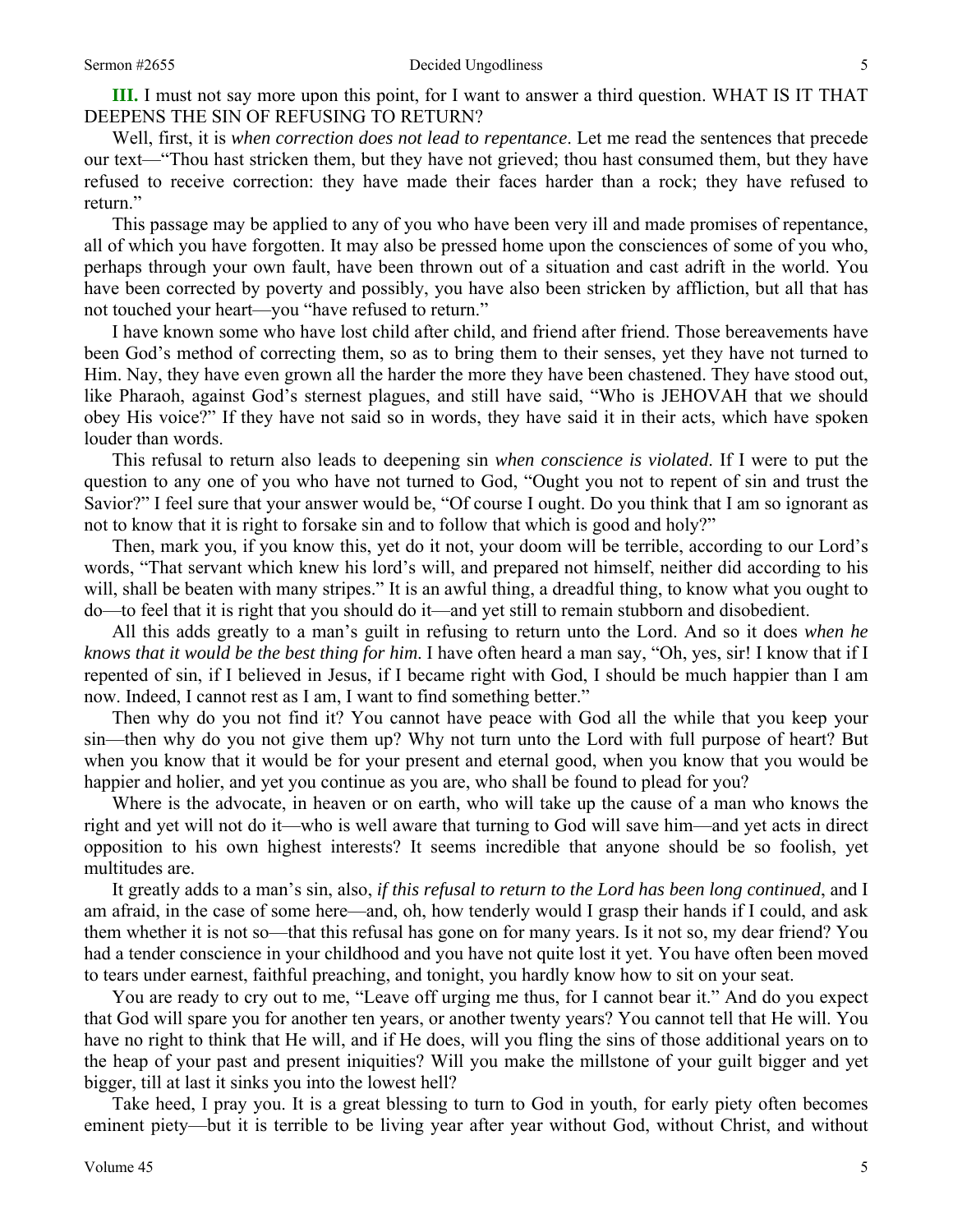hope in the world. Turn unto the Lord speedily, I pray you. Let the time past suffice for you to have refused the mercy of your God, and now, this very hour, I charge you, ere you dare to go from under this roof, turn unto your God, and seek and find pardon and salvation through the atoning sacrifice of Jesus Christ, His Son.

 There is one other thing which sometimes makes this refusal to return to God become even greater sin, and that is, *when there is some vile reason at the bottom of it*. I cannot pry into the hearts of my hearers, but I did know a man, once, and he was very fair to look upon—and I often wondered why he did not become a decided Christian.

 He was respected by all who knew him until they found out his awful secret—he had another family in addition to his own family at home. How could he turn unto God when he was living in sin? I have known others who seemed to be sure of salvation, but they were drinking in private—I mean women as well as men—how could they turn to God when they were secretly indulging in excess?

 Perhaps it is a very mean and contemptible thing that is keeping you from the Savior. You would turn to God, but you have an old friend who would laugh at you if you became a Christian. Possibly, it is your own father who would despise you, or perhaps, dear wife, it is your husband who would oppress you if you gave yourself up to the Lord. But shall any of these be allowed to ruin your soul?

 They may laugh you into hell, but they cannot laugh you out again. Men may put cruel pressure upon you till your fear of them drives you away from God, but it would be well if your fear of them could be slain by a greater fear, for it is infinitely better to dread the wrath of God than to fear the anger of man. For what can man do, after all, even if he should kill the body?

 Remember the words of our Lord Jesus upon this matter, "I say unto you my friends, Be not afraid of them that kill the body, and after that have no more that they can do. But I will forewarn you whom you shall fear: Fear him, which after he hath killed hath power to cast into hell; yea, I say unto you, Fear him."

 Be not such cowards as to be lost forever through indulging your cowardice. Pluck up courage enough to seek your own salvation, for "what shall a man give in exchange for his soul?" Oh, flee, flee ye from the wrath to come! Whatever the ribald crowd may say, what will it matter to you in the tremendous day when you stand before the great white throne? How can you, then, escape from the wrath of the Lamb if you do not fly to Him now that you are exposed to the wrath of ungodly men?

**IV.** Now I must close with my last question. WHAT IS THE REAL REASON OF THIS REFUSAL TO RETURN?

 Well, first, *it may be ignorance*. I hope it is, for then Christ can pray, "Father, forgive them; for they know not what they do." Notice how the prophet put it—"Therefore I said, Surely these are poor; they are foolish: for they know not the way of the LORD, nor the judgment of their God." He hoped that it was downright ignorance that kept some of them from yielding their hearts to God, but he said that he would go and try the rich ones—"I will get me unto the great men, and will speak to them; for they have known the way of the LORD, and the judgment of their God." But he fared no better there. "These have altogether broken the yoke, and burst the bonds." It is very much the same still—rich and poor alike refuse to return unto the Lord their God.

 Then, next, while there are some who are kept away from Christ through ignorance, there are many others who fail to come to Him *through self-conceit*. Perhaps—though it is but a choice of evils—it is better not to know the way of salvation, than to know it, and yet not to walk in it. Some poor soul says, "I cannot come to Christ, for I do not know the way." He is the way. Trust Him and you have already come to Him.

 But some great man says, "I do not want to go to Christ. I am good enough, I have always been religious." Ah, poor deluded creature! You are defying God by setting up your own righteousness in the place of Christ's righteousness—and so your "sacraments," and your hearing of sermons, and your few miserable good works, are to stand instead of yonder amazing sacrifice upon the cross where there hangs the Son of God in agonies and blood! You set up your filthy rags to compete with the spotless robe of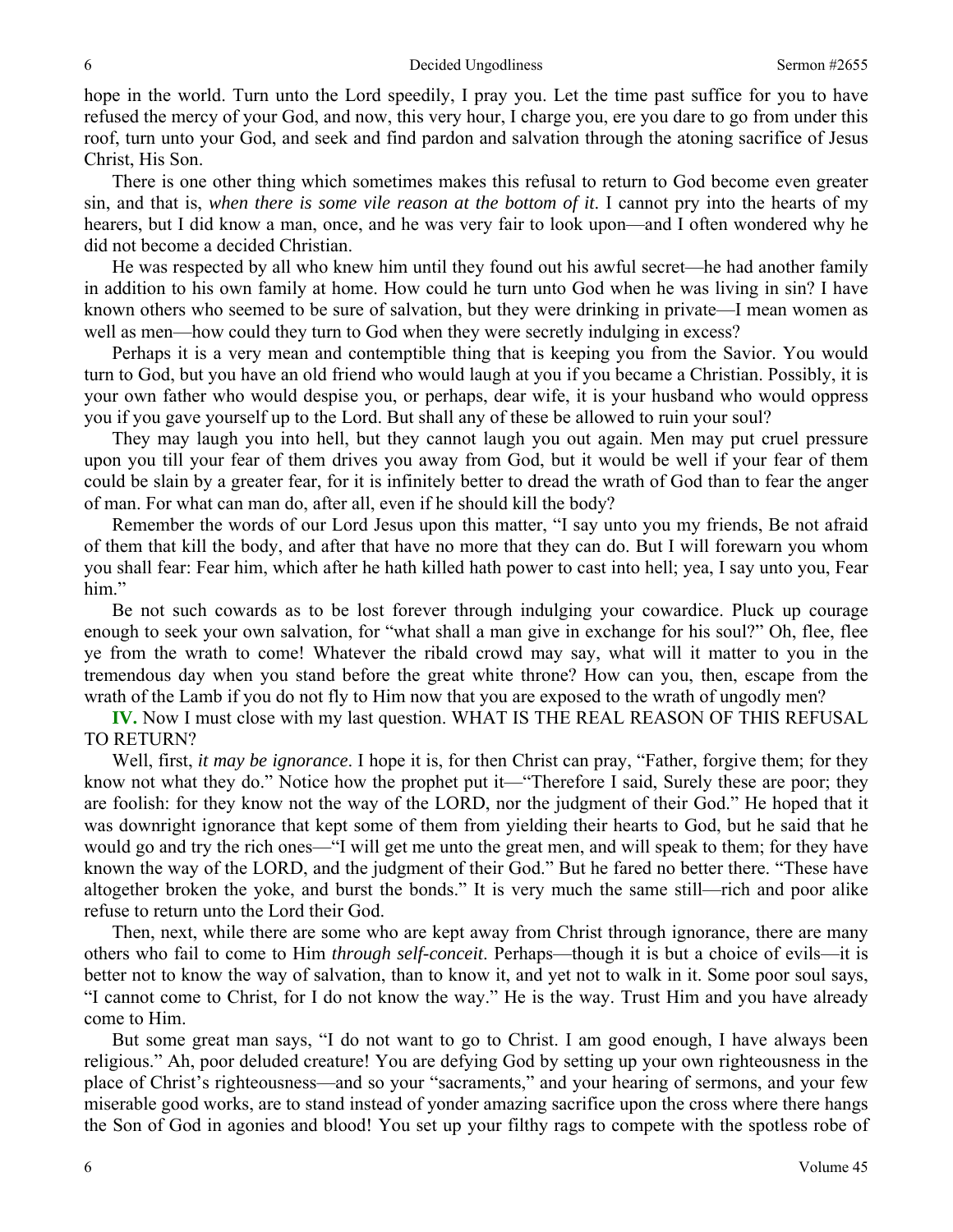His matchless righteousness! This is an atrocity which, even if you had committed no other sin, would sink you to the lowest hell.

 But to tell you the real reason of this refusal to return, I must say that *men do not turn to Christ because they do not want to be made holy*. An eminent man of God said, "To some sinners, the Gospel comes as a threat from God that it will make them holy." Is it not a dreadful thing, that men should actually turn what is the greatest of all blessings—the being made holy—into a thing of which they are afraid?

 They do not want to be true. They do not want to be good. They do not want to be right in God's sight. They prefer their own ways, they choose to follow their own devices. That is the top and bottom of the mischief. Now I have laid my finger upon the very core of the evil. If you willed to be saved, you would be saved—if you really desired to be made holy, you would be made holy. It is because your heart's longings still go after that which is evil, that therefore you do not turn unto the Lord. O mighty Spirit of God, change the very nature of men and bring them to desire the holiness which they now despise, for then will You work it in them and they shall be saved!

 The fact is and this is the last reason for refusing to return, *there is, in most men, a preference for present joy above future blessing*. "Heaven" they say—"well, heaven—heaven—we do not know where it is. It is a long way off and we cannot tell when we shall get there. But here is an opportunity of spending an evening in pleasurable sin and we prefer that. 'A bird in the hand is worth two in the bush.'" O foolish men! Your poor little bird in the hand is not worth one of the birds in the paradise of God.

 Others cry, "Let us eat and drink, for to morrow we die." What! Are you no better than the brute beasts that perish—the cattle in the pasture, fattening for the slaughter? What! Has God given us immortal souls and yet are we never to look beyond the present life? Has He adapted us to live with Him at His right hand and yet is the dim horizon of this little life to shut in all that we care to know? Is it so that when you are in your coffin, you will have had your all?

 "I have no fear," says one. But have you any hope, sir? That is the point, for many a man has so drugged his soul with the opiate of self-deception that fear, which was meant to be like a watchman, has been lulled into deadly slumber. So hark again—Have you any hope? "No," you answer. Then you are in a desperate condition, but why are you without hope? Because you are without God.

 I would not change places with you even to get rid of all fear as you have done, for I have a good hope that, through grace, though my spirit must be parted for a while from this flesh, yet it will never be divided from Christ my Lord, and it shall be my delight to be—

#### *"Far from a world of grief and sin With God eternally shut in."*

God bless you, dear friend! Believe in Jesus and you live at once. Believe in Him this moment and this moment you are saved. Trust Christ now, as soon as this word reaches your ear, and your sin is forgiven, you are justified and accepted, and you may go your way, a sinner saved—saved to all eternity. God give you that blessed privilege, for Christ's sake! Amen.

#### **EXPOSITION BY C. H. SPURGEON**

#### *HEBREWS 2*

**Verse 1.** *Therefore we ought to give the more earnest heed to the things which we have heard, lest at any time we should let them slip.* 

It is well to give heed to what you are now hearing, but it is also important to give heed to what you have heard. Oh, how much have we heard, but have forgotten! How much have we heard, which we still remember, but do not practice! Let us, therefore listen to the words of the apostle here—"We ought to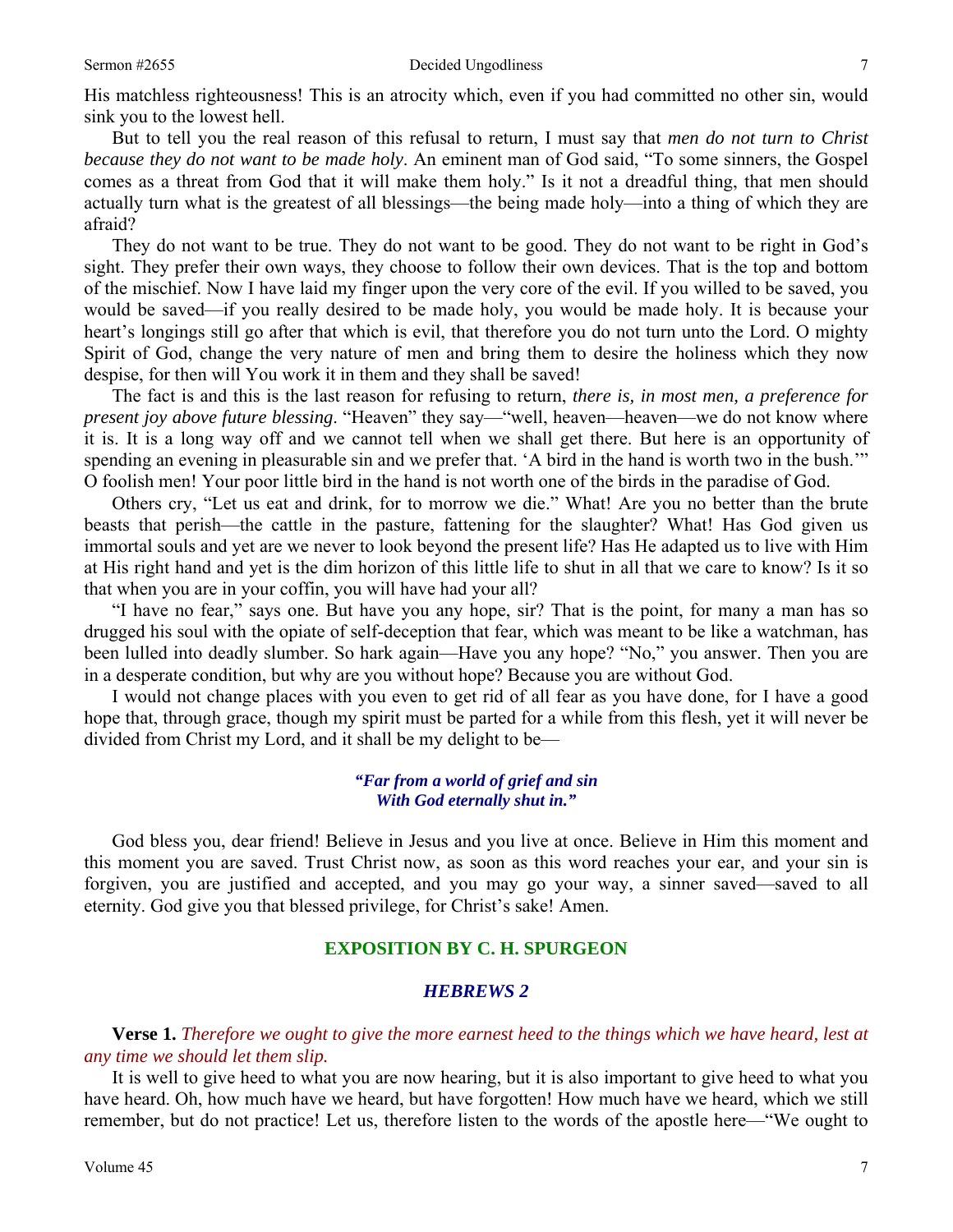give the more earnest heed to the things which we have heard, lest at any time we should let them slip"—as it were, slipping through our fingers and flowing down the stream of time to be carried away into the ocean of oblivion.

## **2.** *For if the word spoken by angels was stedfast, and every transgression and disobedience received a just recompense of reward;*

See, brethren, the punishment for disobeying the word spoken by angels was death. What, then, must be the penalty of neglecting the great salvation wrought by the divine Redeemer Himself? He who does not give earnest heed to the Gospel treats with disdain the Lord Jesus Christ and he will have to answer for that sin when the King shall sit upon the throne of judgment.

 Trifle not, therefore, with that salvation which cost Christ so much and which He Himself brings to you with bleeding hands. And oh! if you have hitherto trifled with it, and let it slip, may you now be brought to a better mind, lest haply, despising Christ, the "just recompense of reward" should come upon you. And what will that be? I know of no punishment that can be too severe for the man who treats with contempt the Son of God and tramples on His blood—and every individual who hears the Gospel and yet does not receive Christ as his Savior—is committing that atrocious crime.

**3.** *How shall we escape, if we neglect so great a salvation:* 

If we neglect that salvation, is there any other way by which we can be rescued from destruction? Is there any other door of escape if we pass that one by? No, there is none.

**3-4.** *Which at the first began to be spoken by the Lord, and was confirmed unto us by them that heard him; God also bearing them witness, both with signs and wonders, and with divers miracles, and gifts of the Holy Ghost, according to his own will?* 

This Gospel of ours is stamped with the seal of God. He has set His mark upon it to attest its genuineness and authority. The miraculous gifts of the Holy Spirit were the seal that the Gospel was no invention of man, but that it was indeed the message of God. Gifts of healing, gifts of tongues, gifts of miracles of divers kinds, were God's solemn declaration to man, "This is the Gospel. This is My Gospel which I send to you; therefore refuse it not."

**5.** *For unto the angels hath he not put in subjection the world to come, whereof we speak.* 

We have no angelic preachers. We sometimes speak of "the seraphic doctor," but no seraph ever was a preacher of the Gospel of the grace of God—that honor has been reserved for a lower order of beings.

**6.** *But one in a certain place testified, saying, What is man, that thou art mindful of him? or the son of man, that thou visitest him?* 

God speaks to men by men. He has made them to be the choice and chosen instruments of His wondrous works of grace upon earth. Oh, what a solemn thing it is to be a preacher of the everlasting Gospel! It is an office so high that an angel might covet it, but one that is so responsible that even an angel might tremble to undertake it. Brethren, pray for us who preach, not merely to a few, but to many of our fellow creatures, that we may be the means, in the hand of God, of blessing to our hearers.

**7-8.** *Thou madest him a little lower than the angels; thou crownedst him with glory and honour, and didst set him over the works of thy hands: thou hast put all things in subjection under his feet.* 

It was so with Adam in his measure. Before he fell through his disobedience, all the animals which God had made were inferior to him and owned him as their lord and master. It is infinitely more so in that second Adam who has restored to humanity its lost dignity, and in His own person, has elevated man again to the head of creation—"Thou hast put all things in subjection under his feet."

**8.** *For in that he put all in subjection under him, he left nothing that is not put under him. But now we see not yet all things put under him.* 

Man does not yet rule the world. Wild beasts defy him. Storms vanquish him. There are a thousand things not at present submissive to his control.

**9.** *But we see Jesus, who was made a little lower than the angels for the suffering of death, crowned with glory and honour; that he by the grace of God should taste death for every man.*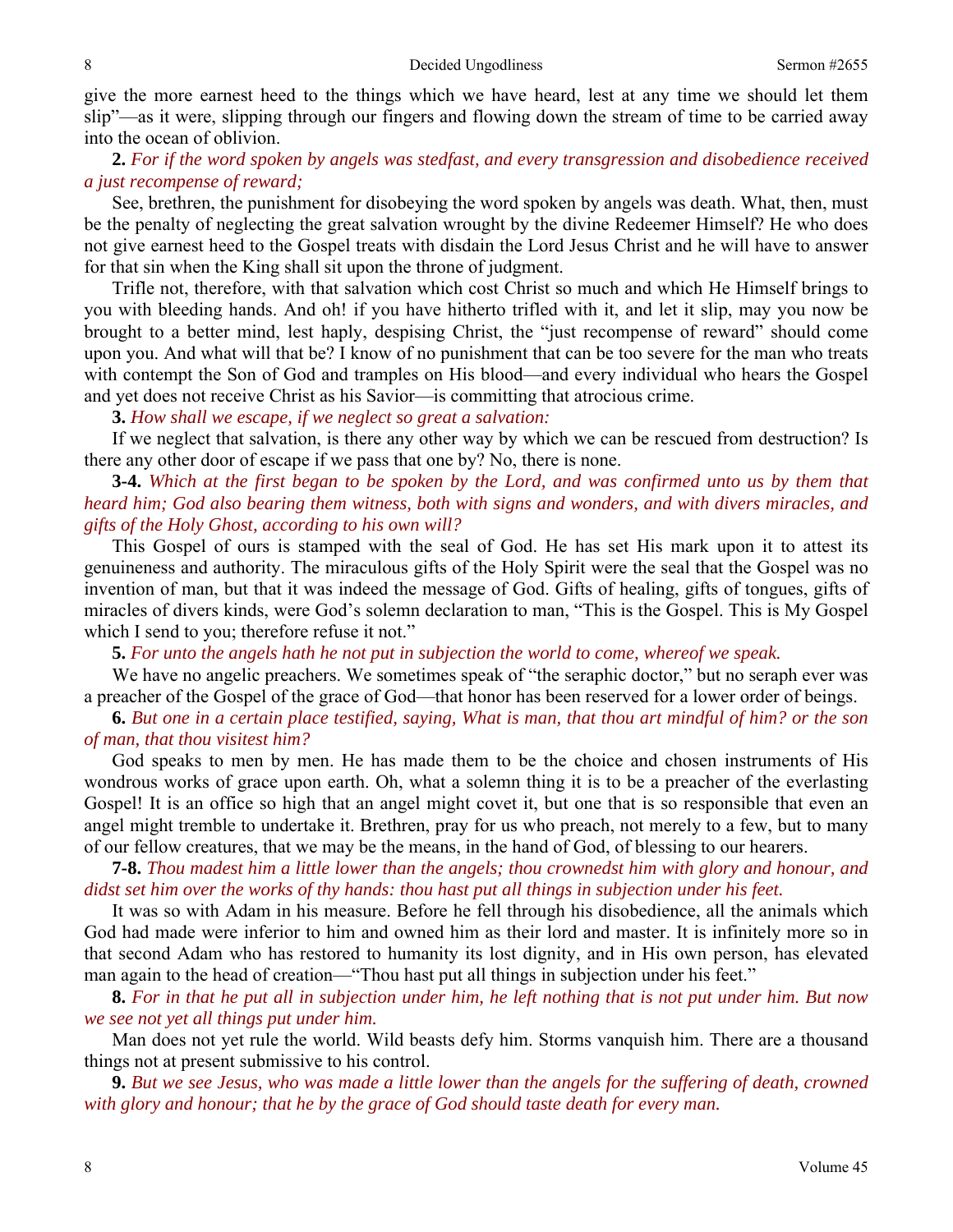Thus lifting man back into the place where he first stood so far as this matter of dominion is concerned.

**10.** *For it became him, for whom are all things, and by whom are all things, in bringing many sons unto glory, to make the captain of their salvation perfect through sufferings.* 

Is it not wonderful that the Christ, who is the Head over all things, could not be perfected for this work of ruling, or for the work of saving, except by sufferings? He stooped to conquer. Not because there was any sin in Him, but that He might be a sympathetic Ruler over His people, He must experience sufferings like those of His subjects. And that He might be a mighty Savior, He must be Himself compassed with infirmity, that He might "have compassion on the ignorant, and on them that are out of the way." Brothers and sisters, do you expect to be made perfect without sufferings? It will never be so with you.

> *"The path of sorrow, and that path alone, Leads to the land where sorrow is unknown."*

We shall never be fit for the heavenly Canaan unless we first pass through the wilderness. There are certain things about us which require this, so thus it must be.

**11.** *For both he that sanctifieth and they who are sanctified are all of one:* 

One family. One by nature with Christ our glorious Head.

**11.** *For which cause he is not ashamed to call them brethren,* 

Oh, this blessed condescension of Christ! We are often ashamed of ourselves. Alas! we are sometimes so base as to be ashamed of Him—but He is never ashamed to call us brethren.

**12.** *Saying, I will declare thy name unto my brethren, in the midst of the church will I sing praise unto thee.* 

Christ, the center of the celestial choirs, is also the center of all the bands of true singers that are yet here below.

**13.** *And again, I will put my trust in him.* 

This is our Lord Jesus Christ putting His trust in the Father, overcoming by faith, even as we do. Oh, what a marvelous oneness there is here between Christ and His people! Well might the apostle say that "both he that sanctifieth and they who are sanctified are all of one."

**13-14.** *And again, Behold I and the children which God hath given me. Forasmuch then as the children are partakers of flesh and blood, he also himself likewise took part of the same;* 

We know what it is to be partakers of flesh and blood. We often wish that we did not. It is the flesh that drags us down. It is the flesh that brings us a thousand sorrows. I have a converted soul, but an unconverted body. Christ has healed my soul, but He has left my body still to a large extent in bondage and therefore it has still to suffer. But the Lord will redeem even that. The redemption of the body is the adoption and that is to come at the day of the resurrection.

 But think of Christ, who was a partaker of the Eternal Godhead, condescending to make Himself a partaker of flesh and blood—the Godhead linked with materialism. The infinite, an infant. The Eternal prepared to die and actually dying! Oh, wondrous mystery, this union of Deity with humanity in the person of Christ Jesus our Lord! Why did He become a partaker of flesh and blood, and die upon the cross? Listen—

**14.** *That through death he might destroy him that had the power of death, that is, the devil;* 

That, through dying, He might overthrow Satan's power for all who trust Him.

**15-18.***And deliver them who through fear of death were all their lifetime subject to bondage. For verily he took not on him the nature of angels; but he took on him the seed of Abraham. Wherefore in all things it behoved him to be made like unto his brethren, that he might be a merciful and faithful high priest in things pertaining to God, to make reconciliation for the sins of the people. For in that he himself hath suffered being tempted, he is able to succour them that are tempted.* 

Glory be to His holy name forever and ever! Amen.